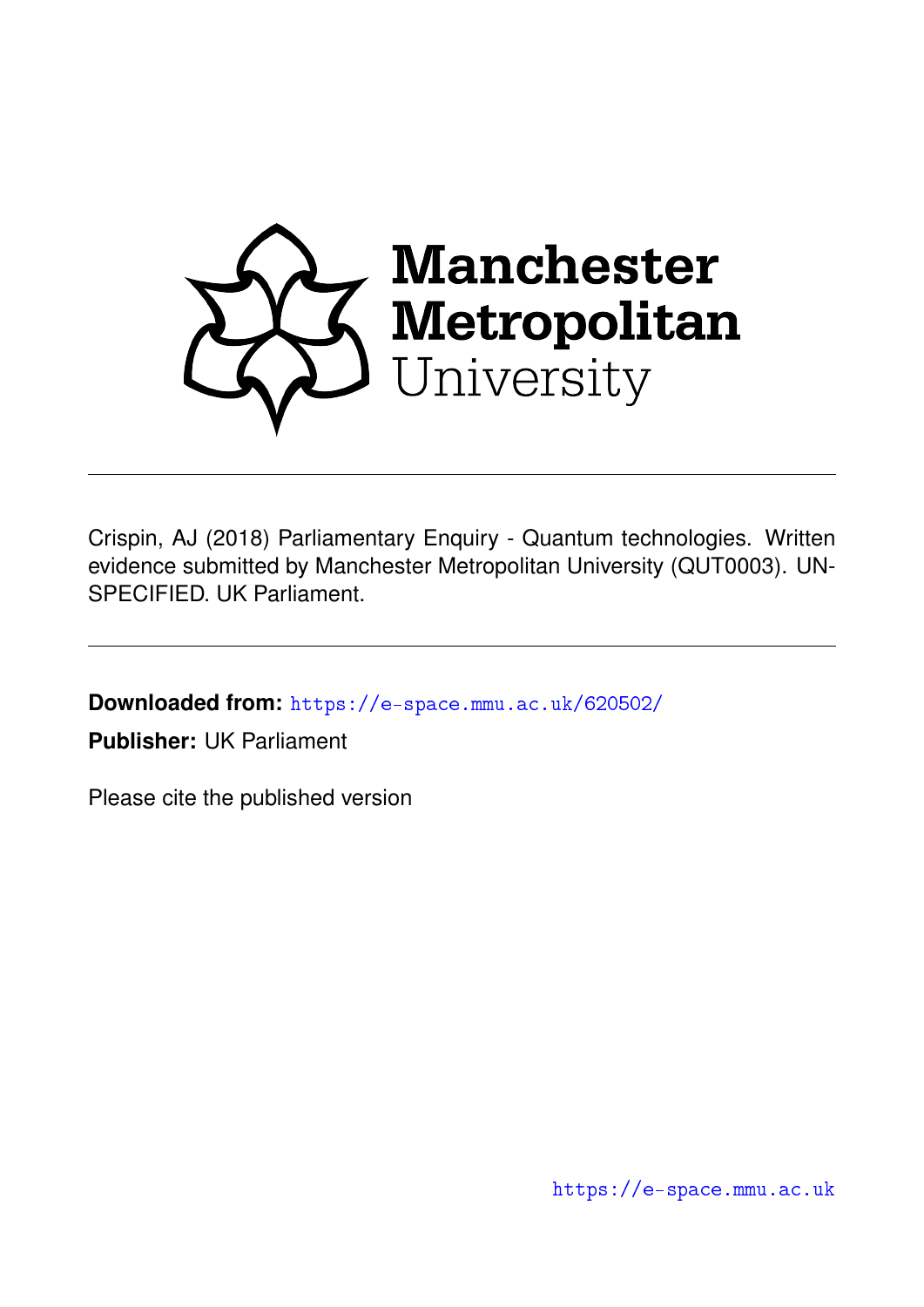This submission is made by Dr Alan Crispin, Principal Lecturer at Manchester Metropolitan University. He has been researching quantum annealing and related advanced search algorithms (called meta-heuristics) since 2011 with six peer-reviewed papers in this domain. He was the academic lead in an Innovate UK-funded Knowledge Transfer Partnership with ServicePower Technologies Limited which has just launched the first commercial application of quantum annealing in the domain of field service scheduling.

#### **Executive summary**

- Quantum annealing is a search algorithm that can find an overall optimal solution to a problem by leveraging quantum fluctuations in the annealing process
- The currently available D-Wave quantum processor uses a hardware array of superconducting flux quantum bits (qubits) for quantum annealing [Johnson et. al. 2011], but research led by Dr Alan Crispin at Manchester Metropolitan University has implemented a quantum annealing simulator that runs on conventional computers. It does not suffer from the same limitation on the number of qubits as is currently available with D-Wave processors. Its algorithm also allows for more flexible problem formulation compared to the Chimera graph architecture used by the D-Wave quantum processor
- We have shown that our quantum annealing technique, when correctly tuned, can be applied to scheduling and routing problems to improve worker productivity and save on fuel costs, which has economic and environmental benefits. Our research also shows that this approach is particularly suited to solving large-scale optimisation problems
- Through a Knowledge Transfer Partnership (KTP) with the company ServicePower Technologies Limited, we applied our quantum annealing approach to optimise scheduling for mobile workforces (field service agents). Testing shows that our algorithm finds solutions that are equal to or better than those found through simulated annealing
- Our algorithm has been successfully patented by the company and is expected to be rolled out into a commercial product for schedule optimisation in due course
- Significantly, our quantum annealing simulator runs on high specification consumer hardware; it does not suffer from the same limitation on the number of qubits as currently available quantum annealing hardware. Industry, including SMEs, can therefore solve large-scale optimisation problems using a quantum annealing approach today rather than having to wait for R&D to develop and validate new – and likely expensive – hardware solutions
- The focus of the Industrial Strategy and the Government Office for Science (GoS) report 2016 is on the development of quantum hardware, characterised by large qubit arrays. We argue that this prioritisation neglects the importance of research to simulate tractable quantum mechanical effects (e.g. tunnelling) using consumer class (high performance) workstations or cloud deployments
- We submit this evidence to highlight the importance of support and funding for further research to study and simulate quantum effects using conventional machinery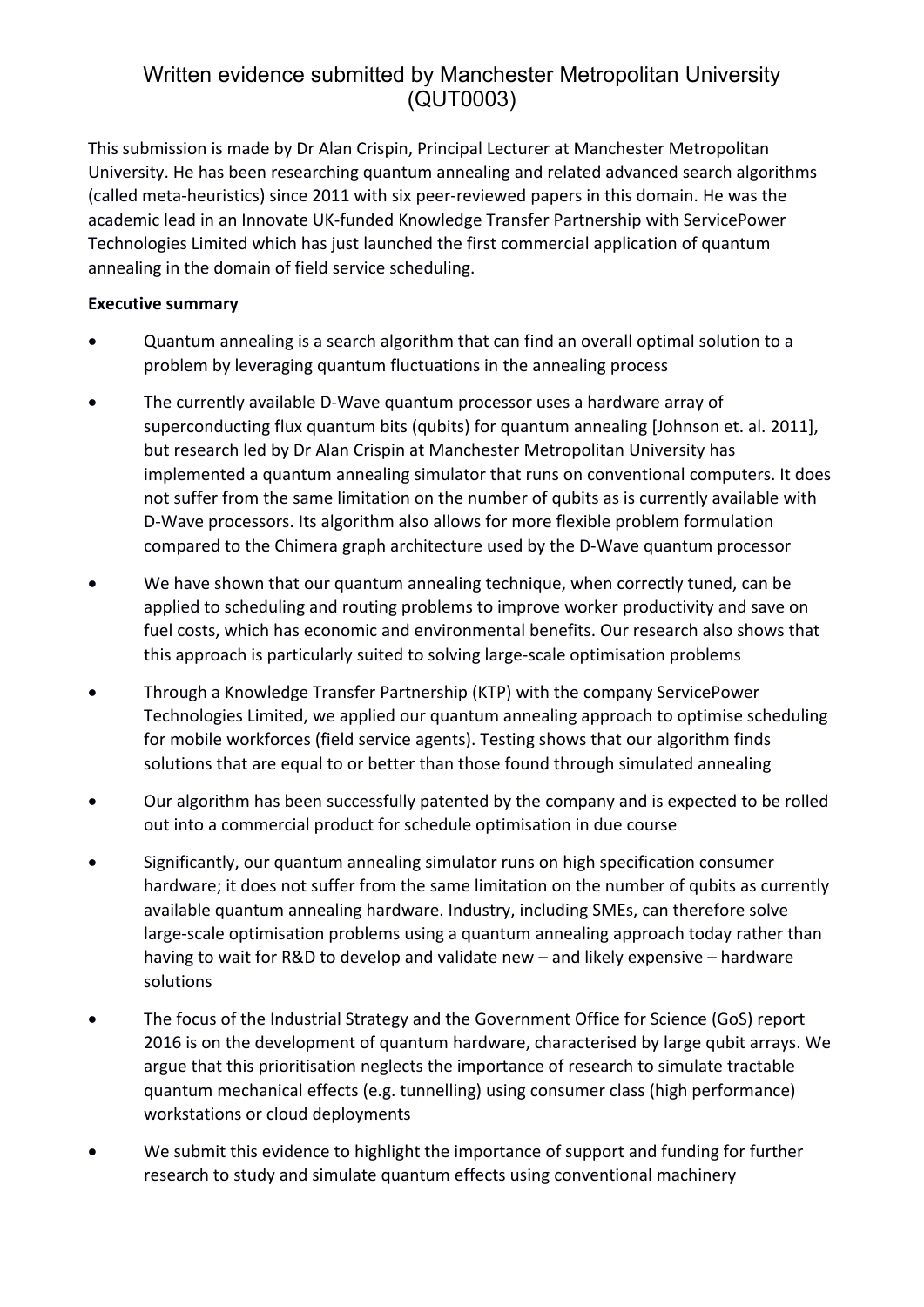We recommend the Government encourages more applied research in the field of quantum simulation as we have demonstrated it is "market ready". We suggest that funding mechanisms such as the KTP scheme would help researchers apply their expertise to real work problems and provide a clear commercial route to integrating quantum software into products.

#### **Progress made on the recommendations in the Government Office for Science's 2016 report**

Recommendation 1 "*There is a strong case for continuing the UK National Quantum Technologies Programme to maintain our world-leading position in a promising and now globally emerging area of technology. There should be matched private sector investment in any future phase, to increase the level of industry commitment to the programme, and to accelerate the process of commercialisation"*

- 1. Research at Manchester Metropolitan University in the area of quantum annealing began in 2010 when we showed that a quantum annealing technique could efficiently solve difficult graph colouring problems. We discovered solutions to several well-known benchmark k-colouring instances, some of which had been open for almost two decades. [Titiloye, O., Crispin, A., 2011]
- 2. Subsequent research has shown that our quantum annealing technique, when correctly tuned, can be applied to scheduling and routing problems to improve worker productivity and save on fuel costs, with economic and environmental benefits. [Crispin, A., Syrichas, A., 2014; Syrichas, A. 2016]
- 3. Significantly, our quantum annealing simulator runs on high specification consumer hardware; it does not suffer from the same limitation on the number of qubits as currently available quantum annealing hardware. [Titiloye, O., Crispin, A., 2012 and Syrichas, A., Crispin, A., 2017].
- 4. Through a Knowledge Transfer Partnership (KTP) with the company ServicePower Technologies Limited, we applied our quantum annealing approach to optimise scheduling for mobile workforces (field service agents). Over two years we successfully created a quantum annealing algorithm to optimise large field service scheduling problems.
- 5. A patent for this algorithm was granted to ServicePower in December 2017 [Syrichas, A., Crispin, A., 2017, United States Patent 9,841,990]. ServicePower is rolling out the algorithm to customers as an optimisation option in the company's latest release of its Optimization on Demand product [ServicePower 2017].
- 6. The successful KTP provides strong evidence that some quantum technology is already fit for commercialisation.
- 7. We suggest that a shared funding model is appropriate, because it significantly reduces the R&D risks and costs for companies, whilst promoting market-led uptake and investment of academic innovation.
- 8. We advocate a significant allocation of future funding to support partnerships to adapt and apply simulated quantum techniques. We have found the partnership model provides a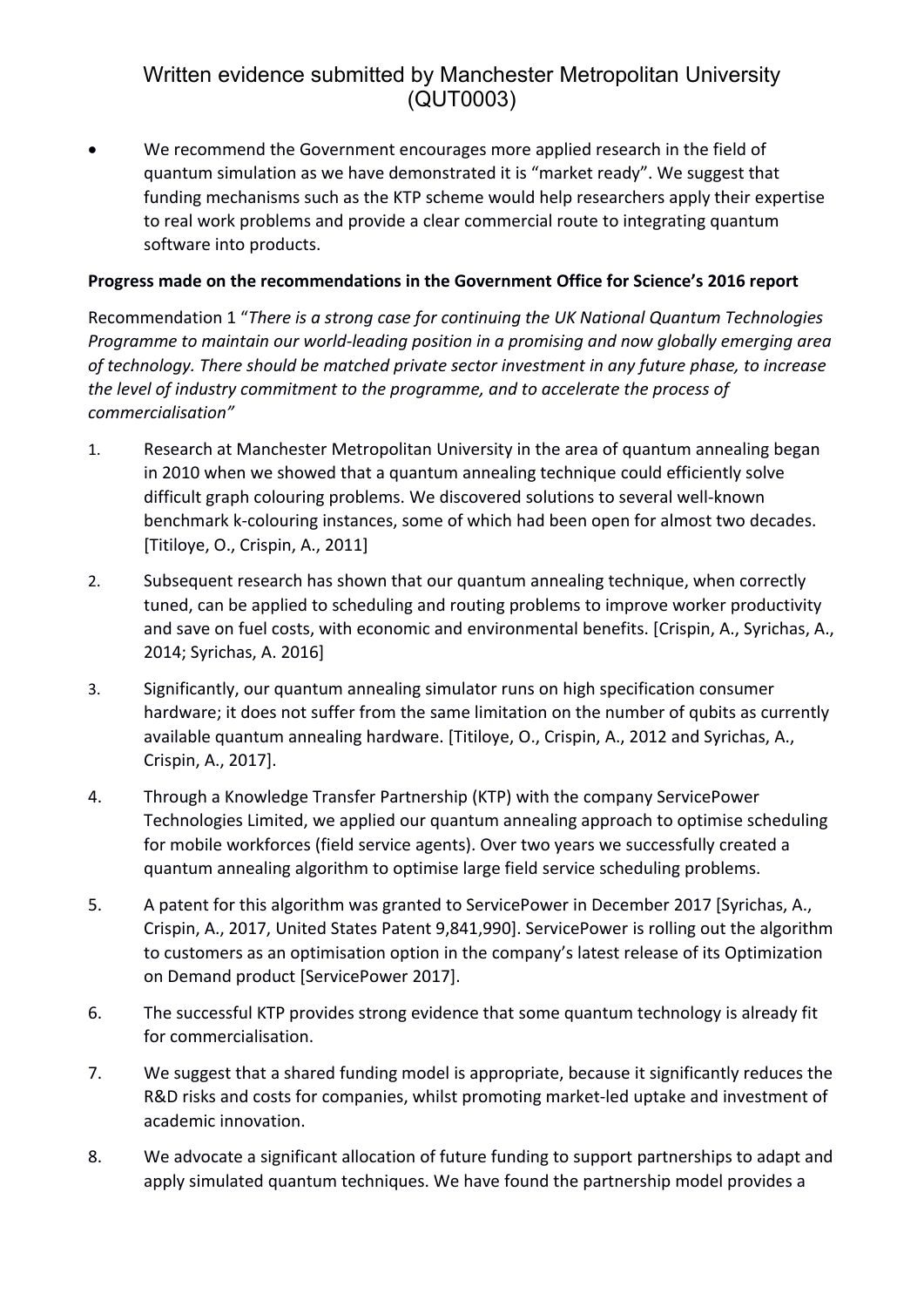healthy balance between academic rigour and commercial pressures so projects progress with focus and efficiency.

- 9. The research community typically emphasises hardware development because the work requires large research budgets. There is a risk that the collective voice of this community may over-power the fact that quantum software has already demonstrated its capability and will be available on the market most likely within 12 months.
- 10. We also recommend a robust strategy to ensure that quantum technology does not become the preserve of Governments and national security services, but is developed in partnership with, and made available to, any company that would benefit from big data analysis or large scale optimisation capabilities

*Recommendation 5: Regulation should not present a barrier to the use, deployment and commercialisation of quantum technologies. The National Programme should ensure regulators and standards bodies are aware of the capabilities of the technologies under development, so that regulations are formulated to realise the full potential of these technologies. Test-beds and roadmapping should be considered as a route to development of the regulations by government.*

- 11. We believe that patenting of IP helps to stimulate competition and growth by facilitating economic valuation of innovation. The patenting of our algorithm was a key element of ServicePower's business strategy; the patent portfolio helps the company maintain a competitive market position and a strong company valuation. The patent also supports the company's reputation as an innovator and as an R&D-led organisation working with leading academics in the field. Patents also help companies evaluate the return from their R&D investments [Breitenstein, J., 2015].
- 12. We recommend development of research road-maps and test-beds especially for quantum simulation – in close partnership with all stakeholders to ensure research is driven by market demand and geared at solving large-scale industry problems. Our research and testing shows that quantum annealing is particularly suited to large scale problems that are often beyond the scope for standard heuristics [Manchester Metropolitan University 2017]

*Recommendation 6: The National Quantum Technologies Programme should work with the Alan Turing Institute, the Heilbronn Institute for Mathematical Research and wider academia to identify a set of example challenges which, if solved by a quantum computer or quantum simulator, would have important benefits to government, business and citizens. These challenges would involve algorithm research related to areas such as machine learning, artificial intelligence and the investigation of pharmaceutical drugs and new materials. Government could act as a demonstration client for some of these challenges.*

13. From our industry interactions, we suggest that primary challenges in the public domain that are ripe for quantum optimisation would include: assignment and routing of first responders in emergencies; and rostering and task allocation, especially in large organisations such as the NHS, armed services or multinational corporations.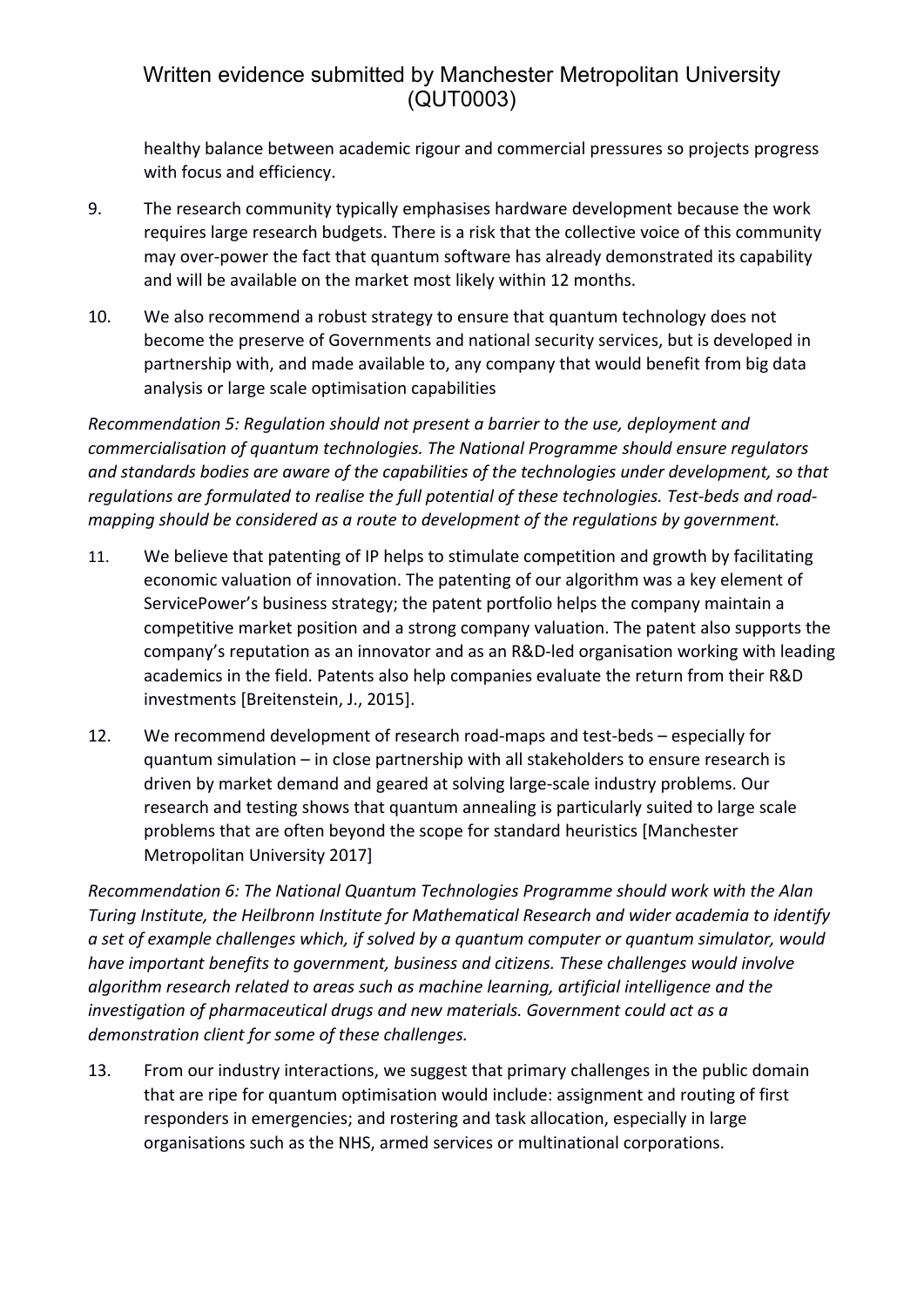- 14. We looked at the vehicle routing problem using scientific benchmarks and found new optimal results in terms of improved objective costs (i.e. shorter route distances and reduced number of vehicles) satisfying capacity constraints [Syrichas, A., Crispin, A., 2017] .
- 15. Using real-world datasets, ServicePower ran comparative experiments using a standard optimizer (simulated annealing) and the quantum annealing optimizer. Quantum annealing universally outperformed the standard optimizer in terms of number of jobs successfully assigned and number of resources saved (trucks, people etc.) with the exception of an occasional draw. A typical quantum simulation assigned 5% more jobs for the same running time (23 seconds). This saving would scale significantly with larger datasets. [Syrichas, A., 2016]
- 16. Results from vehicle routing benchmark testing [Syrichas, A., Crispin, A., 2017] show that quantum annealing gives a percentage saving over previous best known values of 0.69%. Scaled up to a fleet of 70000 trucks (approximate size of Fedex's fleet, worldwide), we estimate a potential saving of nearly 9 million litres of fuel per day (based on an average 260 km per day, fuel consumption of 14.16 km/litre and three shifts per day for 336 days per year)
- 17. This type of optimisation has applications in many areas of business other than logistics such as reductions in administration overheads, higher service engineer productivity and improved cash flow. These improvements can all help to enhance customer satisfaction and retention [Manchester Metropolitan University press release, 2018]

*Recommendation 10: The UK, through a competitive process overseen by the National Quantum Technologies Programme, should establish innovation centres. These centres would go beyond the scope of the current Quantum Technology Hubs, involving the co-location of academic and industrial partners with the requirement for matched funding from industry.*

- 18. ServicePower's first-to-market release of quantum-enabled optimisation demonstrates how some quantum simulation is at the stage of commercialisation and applicable for solving/optimising large scale industry problems, including resource allocation. There is an increasingly strong driver for all organisations to optimise their operations to maintain a strong competitive position and reduce costs in the global market.
- 19. Co-localisation fits with the EU Smart Specialisation model. With a strong digital industry base, Manchester is well placed for such a centre, able to enhance quantum hardware research with expertise in quantum simulation techniques, such as our annealing and other meta-heuristics.
- 20. Manchester Metropolitan University's excellent track record in delivering successful KTPs, especially among SMEs in the area, is a particular strength. We currently have 21 live KTPs that expect to deliver significant growth in pre-tax profits within 3 years of completion mainly through new products and increased sales [Manchester Metropolitan University, 2018].

*Recommendation 11: The programme partners in the UK National Quantum Technologies Programme, together with the Quantum Technology Hubs, should establish a body with the funding and sole remit to coordinate activities across the programme more effectively.*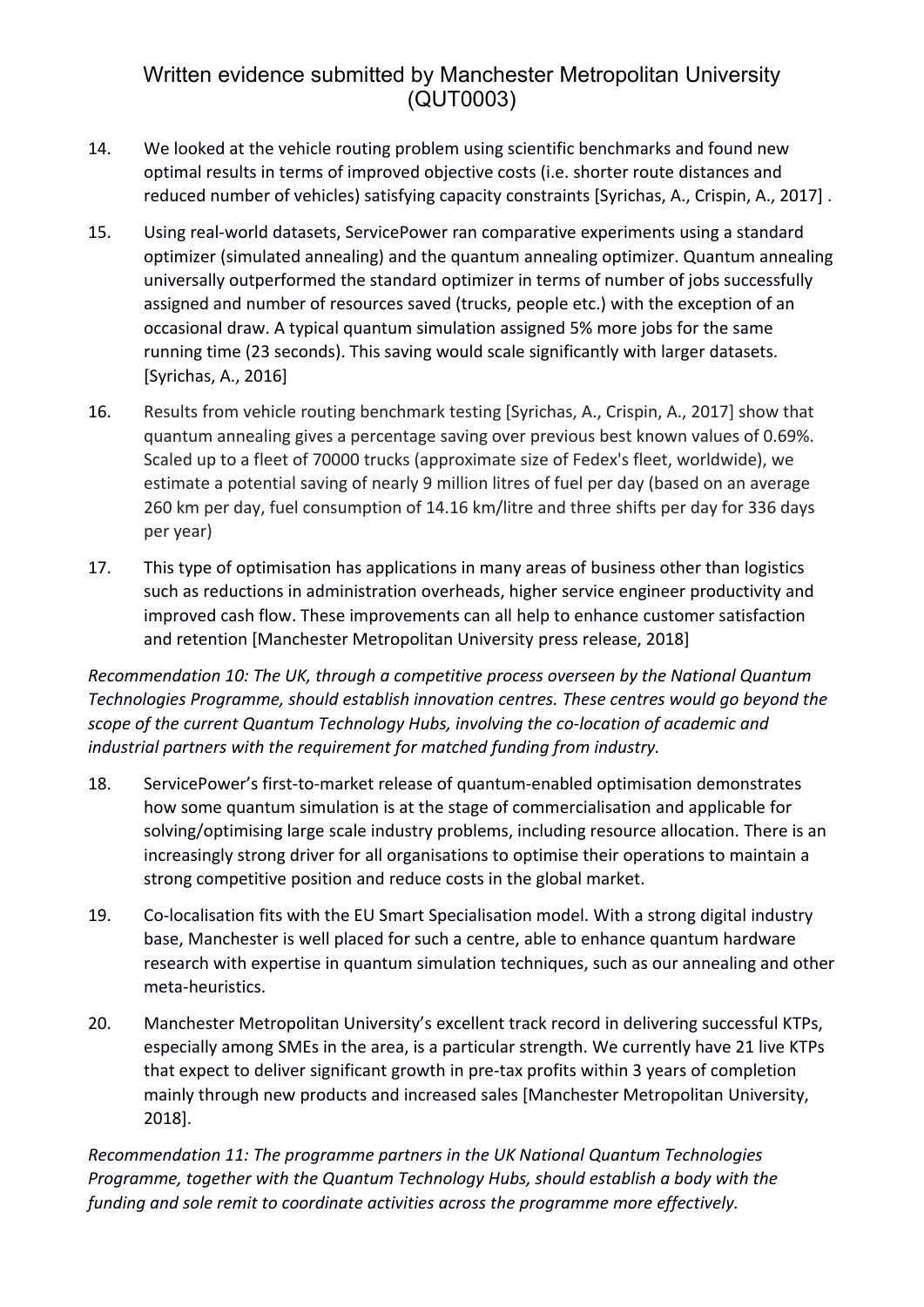- 21. We suggest the NQTB partners are too narrow and this situation perpetuates the drive in research and innovation towards the "classic" area of quantum research. Whilst we understand the strong pressures to develop quantum solutions for national security and infrastructure protection, we would welcome a broadening of scope to wider industry representation, including SMEs and representatives from outside of the "classic" quantum fields of research and application.
- 22. We would like to see greater recognition of the benefits and return on investment from smaller-scale investment and programmes to enhance quantum simulation research and applications. We maintain that benefits of quantum research should be affordable and accessible to all.
- 23. We welcome the establishment of the Quantum KTN as this will help to provide more of an industry focus, with greater awareness and dialogue around market needs and current problems.
- 24. We propose the KTN conducts a comprehensive study to identify the large-scale problems facing industry that are currently too complex to solve using conventional means. We recommend that this study especially considers problems that are too urgent to await commercial development of affordable quantum hardware, but lend themselves to quantum simulation [Electronic Times, 2017].

#### **The current state of the UK quantum industry and its potential going forward, including particular strengths and challenges;**

- 25. NQIT produced its report "The Commercial Prospects for Quantum Computing" in December 2016. It states: "Despite its infancy, confidence in the future of quantum computing is growing. Market Research Media have projected the quantum computing market to exceed USD 5 billion by 2020." The report quotes ServicePower's Chief Executive, Marne Martin (2013-18), saying "Quantum annealing is expected to take our scheduling products to the next level, providing the highest in cost reduction to our clients and improving their abilities to provide exceptional services to their own customers."
- 26. Our testing of the quantum annealing has demonstrated its ability to improve outcomes (compared to simulated annealing) within similar timescales. The best performance uplift is observed in large-scale problems (see simulation data above). Moreover, quantum simulation can run on relatively inexpensive high end personal computers, making quantum simulation affordable and accessible to all users, including SMEs. Simon Cooper, Chief Technology Officer of ServicePower, said: "Quantum annealing, our latest innovation, has far reaching implications, not just in field service but in many different areas of life and business, especially when partnered with our state of the art field service management technology".
- 27. One of the key challenges we have identified is the current speed of quantum annealing which typically runs 10 times slower than simulated annealing. While this is not a real issue for many problems (for example scheduling field service agents for the following day), the lack of a near-real time response may hinder its utility. However, in recent research we have developed the algorithm to run in parallel and successfully brought down the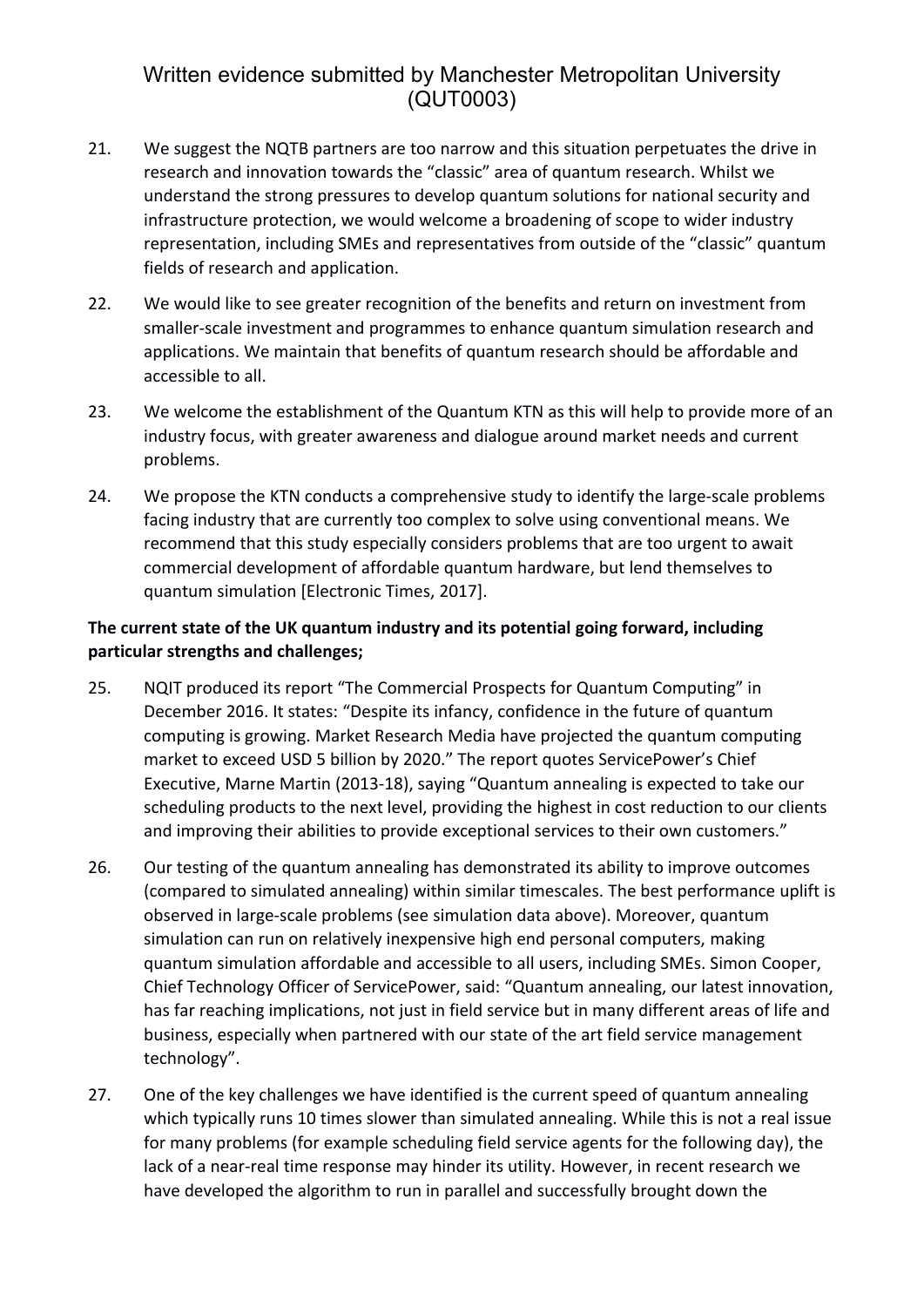processing time to near-match that of existing optimisation engines, with enhanced outcomes [Syrichas, A., 2016]

28. There is recognition in ServicePower globally of the benefit of KTP programmes, the return on investment from its KTP contribution, the value of the patent and its potential to underpin future company strategy, growth and competitive positioning

#### **What research priorities there should be for quantum technologies and their possible uses, and who is best placed to undertake/fund that work;**

- 29. The research at Manchester Metropolitan is unique and pioneering in its industry application of quantum techniques. Beyond D-Wave computers it is the only application of quantum annealing that is commercial, available and patented. We are unaware of similar teams engaged in similar research for practical goals with patent outputs.
- 30. As stated, our KTP has gone far beyond proof-of-concept; we have demonstrated a real uplift in optimisation performance on real-world data and the algorithm is expected to be made available to customers within 12 months.
- 31. We emphasise the scope for significant industry benefit in the application of quantumbased optimisation to deliver marked cost savings and greater productivity.
- 32. However, we also stress that further research (especially carried out by focused partnerships between academia and industry) into quantum annealing and other quantum simulation techniques is vital and should not be neglected due to the greater demands for funding from the hardware research community.

#### **Any potential societal implications – positive and negative – of the development of quantum technologies, including on health, security, privacy or equality.**

33. Quantum technologies promise significant socioeconomic impacts and are hailed as a key ingredient for our sustained growth and security (see above). We would also expect to see large-scale scheduling of self-driving cars, doctor rostering, rapid deployment environments, big data (e.g. medical biclustering, portfolio optimization) etc.

*March 2018*

#### **Recommendations**

#### References

Titiloye, O., Crispin, A. (2011), "Quantum annealing of the graph coloring problem", Discrete Optimization, 8(2), pp. 376-384.

Titiloye, O., Crispin, A. (2012), "Parameter Tuning Patterns for Random Graph Coloring with Quantum Annealing", PLoS ONE 7(11): e50060. Available at: <https://doi.org/10.1371/journal.pone.0050060> [Accessed 9<sup>th</sup> March 2018].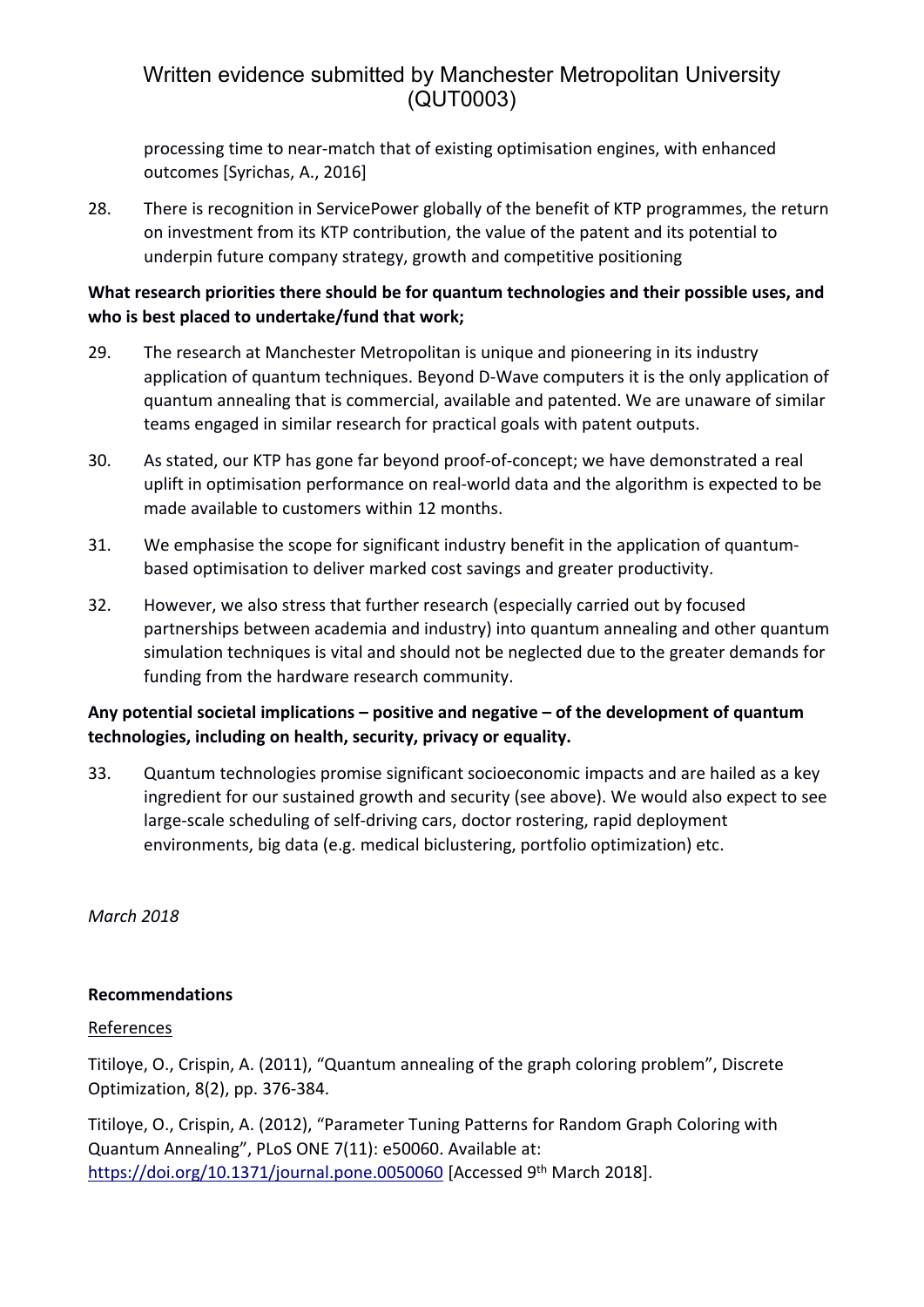Crispin, A., Syrichas, A. (2013) "Quantum Annealing Algorithm for Vehicle Scheduling", IEEE International Conference on Systems, Man, and Cybernetics (SMC), Print ISSN: 1062-922 DOI: 10.1109/SMC.2013.601. Available at[:http://ieeexplore.ieee.org/document/6722354/](http://ieeexplore.ieee.org/document/6722354/) [Accessed 18th March 2018].

Johnson, M., W., et. al., (2011), "Quantum annealing with manufactured spins", Nature, 473, pp. 194–198, doi:10.1038/nature10012.

Syrichas, A., Crispin, A. (2017), United States Patent 9,841,990 "Encoding of a schedule into a binary structure" . Inventors: Syrichas; Alex (Stockport, GB), Crispin; Alan (Leeds, GB)., December 12, 2017. Available at: [http://patft.uspto.gov/netacgi/nph-](http://patft.uspto.gov/netacgi/nph-Parser?Sect1=PTO1&Sect2=HITOFF&d=PALL&p=1&u=%2Fnetahtml%2FPTO%2Fsrchnum.htm&r=1&f=G&l=50&s1=9,841,990.PN.&OS=PN/9,841,990&RS=PN/9,841,990)

[Parser?Sect1=PTO1&Sect2=HITOFF&d=PALL&p=1&u=%2Fnetahtml%2FPTO%2Fsrchnum.htm&r=1](http://patft.uspto.gov/netacgi/nph-Parser?Sect1=PTO1&Sect2=HITOFF&d=PALL&p=1&u=%2Fnetahtml%2FPTO%2Fsrchnum.htm&r=1&f=G&l=50&s1=9,841,990.PN.&OS=PN/9,841,990&RS=PN/9,841,990) [&f=G&l=50&s1=9,841,990.PN.&OS=PN/9,841,990&RS=PN/9,841,990](http://patft.uspto.gov/netacgi/nph-Parser?Sect1=PTO1&Sect2=HITOFF&d=PALL&p=1&u=%2Fnetahtml%2FPTO%2Fsrchnum.htm&r=1&f=G&l=50&s1=9,841,990.PN.&OS=PN/9,841,990&RS=PN/9,841,990) [Accessed 9th March 2018].

Syrichas, A., and Crispin, A. (2017), "Large-scale vehicle routing problems: Quantum Annealing, tunings and results". Computers and Operations Research, 87, pp. 52-62. ISSN 0305-0548. Available at: <https://www.sciencedirect.com/science/article/pii/S0305054817301260> [Accessed 18th March 2018].

Syrichas, A., (2016), "Quantum versus Simulated Annealing in Field Service Scheduling, Reporting: progress and results, savings and scaling, with software review", ServicePower Business Solutions Internal Report, 8<sup>th</sup> September 2016.

ServicePower, (2017), "Optimization of Demand", Available at: <https://www.servicepower.com/mobile-workforce-management-optimization-on-demand> [Accessed 9<sup>th</sup> March 2018].

Servicepower, (2017), "Quantum Annealing: Introducing the Newest Optimization Algorithm in Decades", Available at <https://www.servicepower.com/quantum-annealing> [Accessed 9<sup>th</sup> March 2018].

Servicepower, (2016), "White Paper - David and Goliath: Redefining Field Service with Quantum Annealing", Available at: [https://www.servicepower.com/understanding-quantum-annealing](https://www.servicepower.com/understanding-quantum-annealing-awareness-lp)[awareness-lp](https://www.servicepower.com/understanding-quantum-annealing-awareness-lp) [Accessed 18<sup>th</sup> March 2018].

Breitenstein, J. (2015), "ServicePower Applies for Various Quantum Annealing Patents". Available at: [https://www.servicepower.com/blog/servicepower-applies-for-various-quantum-annealing](https://www.servicepower.com/blog/servicepower-applies-for-various-quantum-annealing-patents)[patents](https://www.servicepower.com/blog/servicepower-applies-for-various-quantum-annealing-patents) [Accessed 9th March 2018].

Breitenstein, J. (2018), "ServicePower Granted Field Service Scheduling Patent". Available at:<https://www.servicepower.com/blog/servicepower-granted-field-service-scheduling-patent> [Accessed 9th March 2018].

Manchester Metropolitan University Press Release, (2017), "Service Power Case study: State of the art software helps industry improve vehicle logistics by up to 10%", Available at: <https://www2.mmu.ac.uk/business/success-stories/detail/service-power.php> [Accessed 9th March 2018].

Manchester Metropolitan University Press Release, (2018), "Quantum physics-based algorithm helps companies better manage mobile workforces: University's patented code powers field